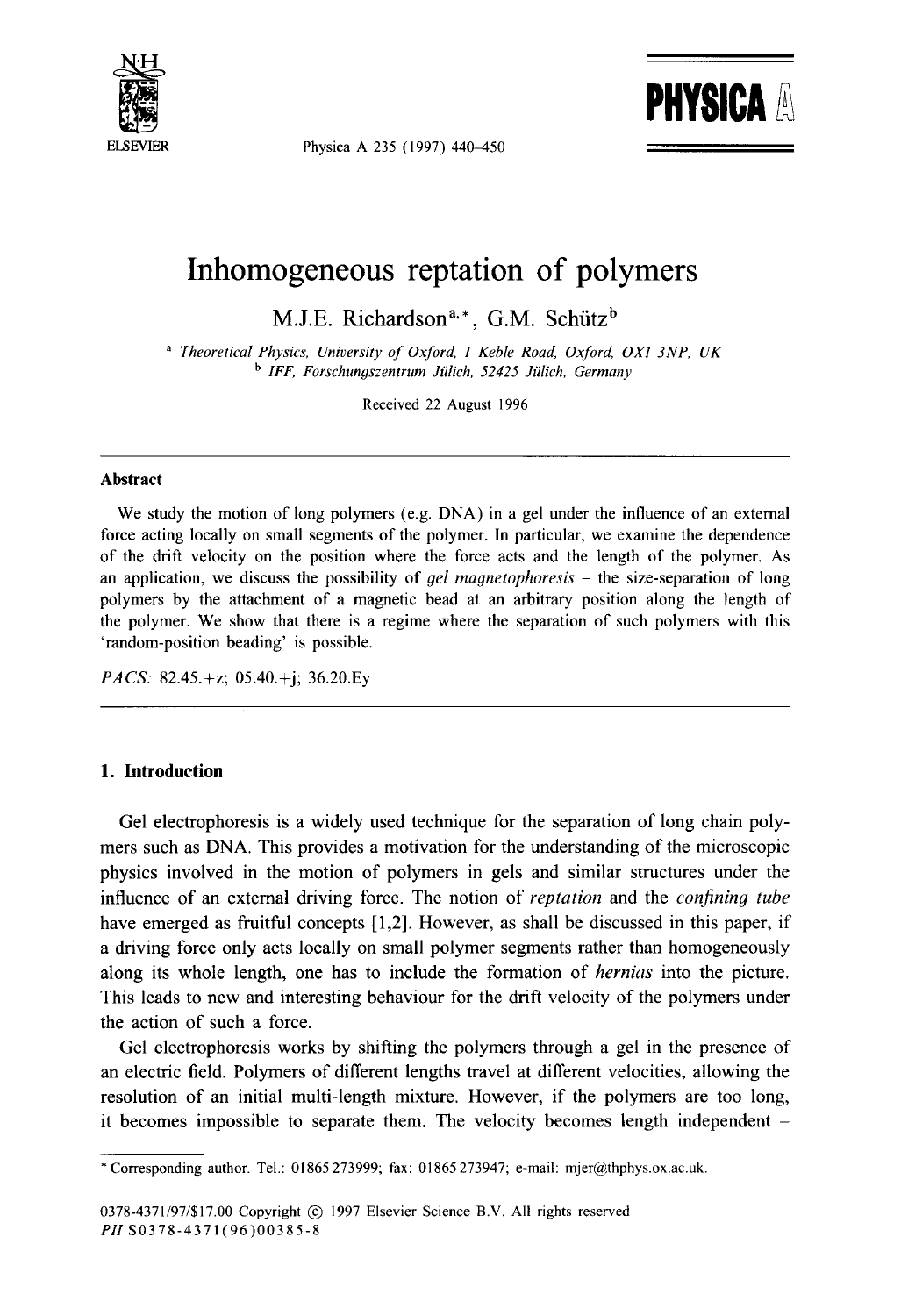a phenomenon known as band collapse. There are various techniques available to overcome band collapse, for example, pulsed field techniques. However, recently it was noted that this could be done in a much simpler way by attaching a magnetic bead to the end of a polymer and pulling on the bead with a magnetic field. In this way band collapse can be avoided [3]. Hence, one could separate DNA of large lengths using the technique where a force acts only on one small segment of the polymer.

It may be difficult to attach beads specifically to the end of a polymer and therefore it is worth studying the effect of a magnetic field if a magnetic bead is attached at an arbitrary position along the polymer chain. In this case one would expect the drift velocity resulting from the force on the bead to have some dependence on its position. This effect of *random-position beadin9* magnetophoresis as opposed to the chain-end beading of Ref. [3] is what we wish to study in this paper. For reasons discussed below we have to consider only the situation where a single bead is attached to the DNA. We would like to stress that in other applications of tags in electrophoresis the force acts on the polymer  $[4-8]$  but not on the tag as proposed in  $[3]$  and here.

If it were necessary to separate a mixture of two long polymers of different lengths one needs to consider the relative sizes of the dispersion in the velocity  $\Delta V(k)_{N}$  due to the spread of different positions  $k$  of the bead for a polymer of given length  $N$  and the length-dependent velocity  $V(N)$ . If the random-position beading is to be useful it must fulfill the following criteria for viability:

- The polymers must move through the gel at a reasonable speed.
- For a given set of polymer lengths  $N_i$ , the dispersion  $\Delta V(k)_{N_i}$  due to the different positions of the beads for a given  $N_i$  should not overlap with the velocity  $V_{N_i}$  for polymers of different length.

If the second condition is not fulfilled bands of polymers of different length will overlap. In the following work the behaviour of the velocities as a function of  $k$  and  $N$  will be examined and it will be shown that there is a regime where this type of beading allows separation. We will focus on the application to DNA, but this kind of magnetophoresis may be of much broader relevance.

## **2. The microscopic physics and the model**

For a theoretical study of magnetic separation one needs a model which provides an adequate *quantitative* description of the motion of DNA in a gel matrix. As a starting point we shall use the Rubinstein-Duke model [9,10] for gel electrophoresis. This model has been studied extensively both analytically  $[9, 11-16]$  and numerically [10,11,17]. Predictions for the drift velocity of a polymer in a constant electric field obtained in Monte Carlo simulations from this model [17] have been shown to be in excellent agreement with experimental data [18]. This makes the model a candidate for suitably chosen generalizations.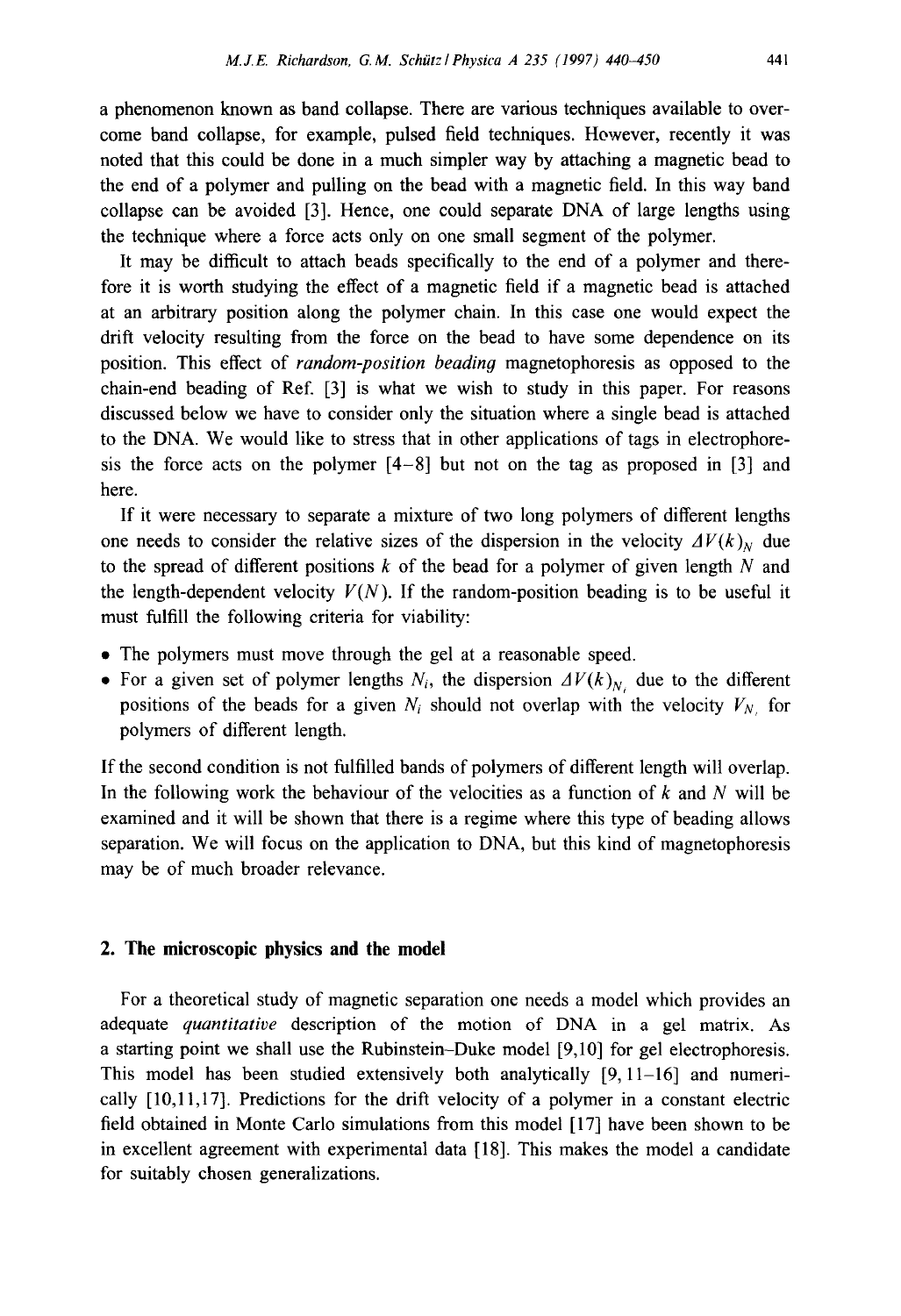The essential ingredients are the notion of a confining tube and motion by reptation, concepts introduced by Edwards [2] and de Gennes [1]. The DNA itself is divided into units of its persistence length, called reptons, and is thus viewed as a chain of  $N$ reptons moving wormlike through the pores of a rigid network of entangled polymers (the gel strands). In this simple picture the DNA is confined to a tube, the shape of which is defined by the actual spatial configuration of the DNA in the gel. It is assumed that only the ends of the tube  $-$  the head and tail of the DNA  $-$  can move and change the shape of the tube. For example, one end of the DNA may recede into the interior of the existing tube and then move forward again into a different direction thus changing the configuration. The interior of the DNA is only allowed to move along the existing tube. Reptons can hop between neighbouring pores within the tube, but not sideways as a lateral excursion would involve breaking out of the tube. Such creation of *hernias* is certainly taking place in a real system, but is neglected within this model.

Rubinstein [9] introduced a further simplification by depicting the random gel network as a regular cubic lattice in which the unit cells are the pores and the links are the gel strands (see Fig. 1). This lattice model was further developed by Duke [10], who introduced local detailed balance for the stochastic motion of the reptons between pores in the presence of an electric field. Since DNA is an acid, it carries a negative electric charge in a suitably chosen buffer solution. This overall charge is divided equally on each repton which is thus driven against an extemal electric field. The rules according to which the polymer moves may be summarised as follows:

(a) Reptons in the interior of the chain move only along the sequence of pores occupied by the chain. This restriction ensures that the only possible mechanism of movement is *reptation.* 

(b) At least one repton must remain in each pore along the chain but otherwise the number of reptons in a pore is unrestricted. By imposing this rule we achieve that the polymer has some elasticity, but does not stretch to infinite length.

(c) The two chain end segments may move to adjacent pores provided that the rule (b) is not violated.

Each possible move (each repton moving in any direction) is tried stochastically with a constant rate, setting the unit of time. This represents the diffusive motion of the polymer. If a force acts on the reptons, the rate for hopping in direction of the force is larger than the unit rate, while the hopping rate against the force becomes smaller.

It may be worthwhile to point out that in this model very many reptons or even all of them, i.e. the whole polymer, may be found within a single pore (see rule (b)) which is clearly unphysical. However, for a long polymer consisting of many reptons such an event would be extremely rare under the dynamics described above. Consequently, its contribution to the motion of the polymer is insignificant. Such a situation could in fact be completely suppressed by introducing a force preventing occupancy of the same pore by more than a certain maximal number of reptons. Considering the accuracy of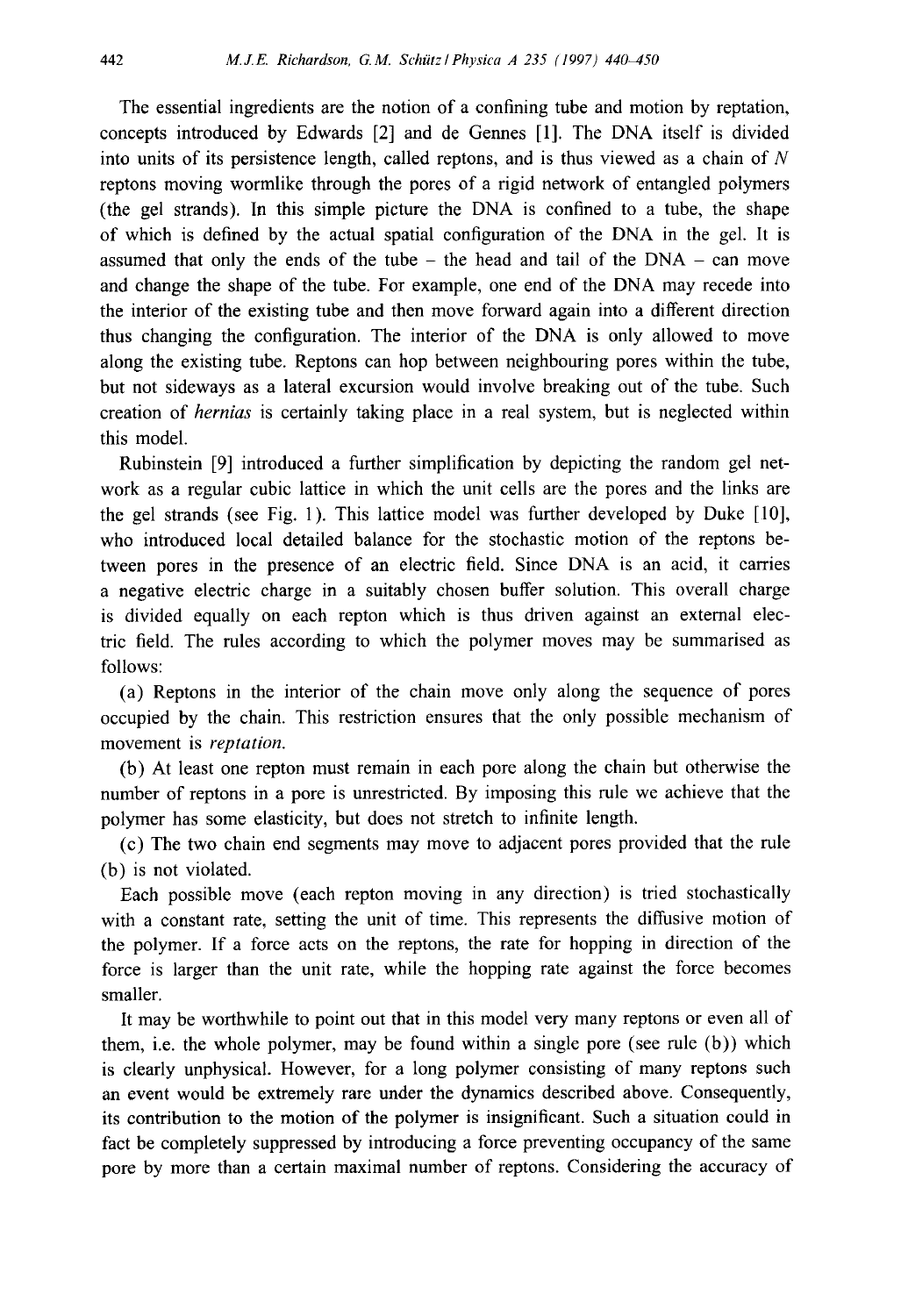

Fig. 1. The allowed moves showing the dynamics of a short polymer with a single magnetic bead attached on repton 3, i.e. between sites 2 and 3. Hernias (excursions out of the confining tube) occur only at the position of the magnetic bead as this is the only part that experiences a force. The velocity of the polymer as a whole is proportional to the density of loops of stored length at the position of the bead.

the model as seen in Refs. [3,18] such a modification might perhaps improve the model slightly but does not seem to be an urgent necessity.

While this simple picture of the confining tube appears to be adequate for the quantitative description of ordinary constant-field electrophoresis, this can clearly not be the case if a force acts only on one or very few reptons in the bulk of the polymer. One would intuitively expect that in such a situation the formation of hernias by these special reptons will dominate the overall motion of the DNA. This is indeed the situation that we propose to study. Attaching a magnetic bead at some position along the DNA and exerting a force with a magnetic field corresponds to pulling on a single repton in the framework of the model discussed above. Therefore, we have to modify the original Rubinstein-Duke model in a suitable way. We shall choose the simplest possible modification, that is we assume that no force acts on reptons except on a single tagged one. We still assume that no hernias are formed except by this tagged repton. For further simplification we shall assume that this repton shall never hop against the force direction. This means that a hernia, once formed, will not disappear. In an experimental setup this may be approximately achieved by exerting a sufficiently strong force combined with a suitably chosen mobility for the beaded repton. We do not expect this to be an oversimplification, since back hopping of the tagged repton will presumably change only the overall time scale of the motion, and not the qualitative features of this situation.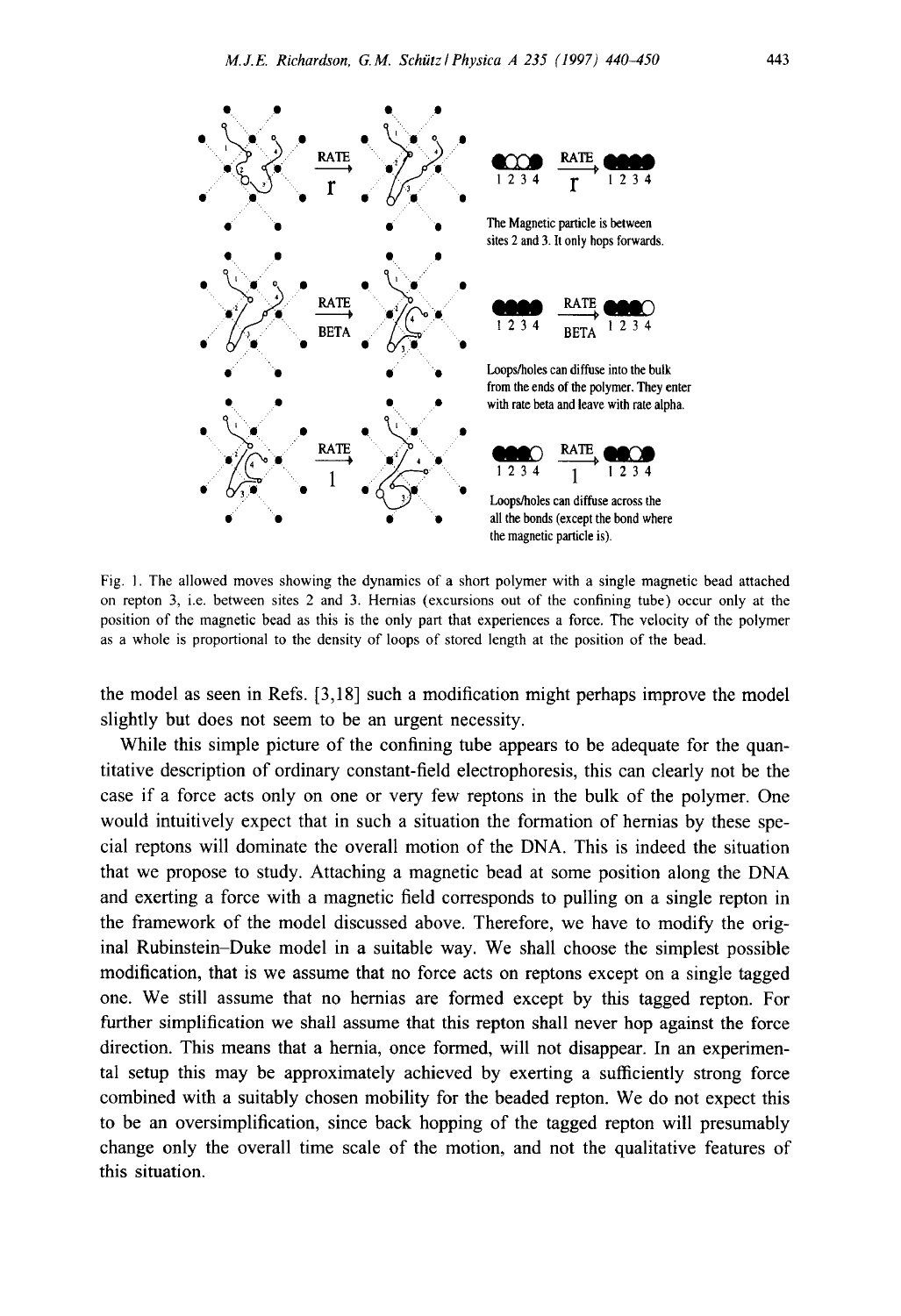Our generalization may thus be summarized as follows (see also Fig. 1):

- Only the case of one magnetic bead attached to the polymer is considered. This will be justified in Section 5.
- Only the magnetic bead experiences a force.
- It is only allowed to move in the direction of the force.
- It is able to break through the confining tube. However, as formation of hernias is unfavourable the rate at which this occurs will be less than that for diffusion of reptons in the tube.
- The normal rules of the zero-field repton model apply to all reptons that are not directly attached to the magnetic bead.

Since we are only interested in the motion of the DNA in the direction of the force (which we define to be the x-direction) we may use the standard mapping of the x-coordinates  $x_k$  of the N reptons onto a hard core diffusion process on a onedimensional lattice of  $L = N - 1$  sites, see e.g. [17], and generalize it to allow for the motion of the tagged repton out of the tube. We shall assume the bead to be attached to repton  $k + 1$  where because of reflection symmetry we assume  $1 \le k \le L/2$ . In this mapping where an  $\vec{A}$  denotes a particle and a 0 denotes a hole, we have in the bulk

 $A0 \leftrightarrow 0A$  with rate 1,

except at bond  $k, k + 1$  where

 $00 \rightarrow AA$  with rate r.

The creation of two particles corresponds to breaking out of the tube to form a hernia as can be seen in Fig. 1. The rate  $r$  is phenomenological and has to be fitted to experimental data. At the boundaries particles are allowed to diffuse in and out of the confining tube

 $0 \rightarrow A$  with rate  $\alpha$ ,  $A\rightarrow 0$  with rate  $\beta$ .

This mapping has the advantage of reducing the calculation of the drift velocity in a three-dimensional model to the analysis of a one-dimensional lattice gas problem which can be studied numerically and analytically. In this mapping the average drift velocity  $V$  is given in units of the lattice by the steady-state current of particles  $C$ induced by the creation of particle pairs at sites  $k, k + 1$ .

In deriving these rules we have assumed that the tagged repton is always ahead of or at least in the same pore as its neighbouring reptons. The reason for this is that once the polymer is in such a configuration it can escape from it only if *all*  reptons  $\{1, \ldots, k\}$  to the left or *all reptons*  $\{k+2, \ldots, N\}$  to the right of the tagged repton move into the same pore as the tagged one. Unless the tagged repton is very close to one end of the polymer this cannot happen in the real system and, as discussed above, is exceedingly unlikely to happen within the framework of our model.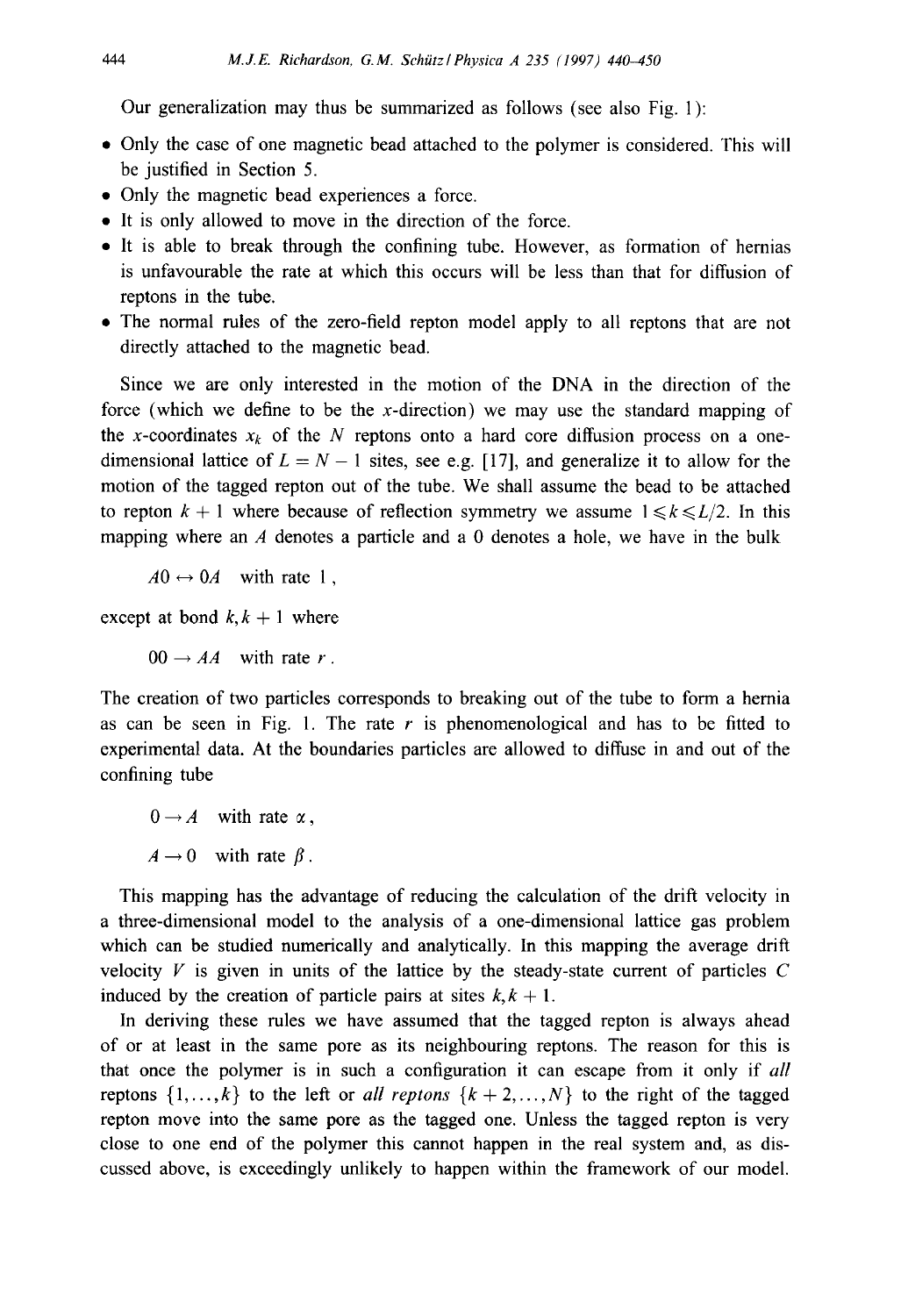This justifies the simplification made here. On the other hand, if the tagged repton is close to the end of the polymer, the results of Ref. [3] apply which we recover in the limit  $k$  small and  $L$  large. Note that in a general consideration of hernia formation one must keep a count of each hernia's position. This involves pairing particles  $\hat{A}, \hat{B}$  on either side of each hernia. However, under the assumptions made above, i.e. allowing hernia production only at the beaded repton and also only allowing this beaded repton to move forward, the complication of pairing particles becomes unnecessary.

## **3. The currents**

Let  $n_i$  be the binary random variable denoting an occupation of site i by a particle, i.e.  $n_i = 1$  if site i is occupied and  $n_i = 0$  if it is vacant. For convenience we also introduce  $v_i = 1-n_i$ . The process described above leads to the following exact evolution equations for the particle density:

$$
\frac{\partial \langle n_1 \rangle}{\partial t} = \alpha \langle v_1 \rangle - \beta \langle n_1 \rangle + \langle n_2 \rangle - \langle n_1 \rangle , \qquad (1)
$$

$$
\frac{\partial \langle n_i \rangle}{\partial t} = \langle n_{i-1} \rangle - \langle n_i \rangle + \langle n_{i+1} \rangle - \langle n_i \rangle, \qquad (2)
$$

$$
\frac{\partial \langle n_k \rangle}{\partial t} = \langle n_{k-1} \rangle - \langle n_k \rangle + r \langle v_k v_{k+1} \rangle, \qquad (3)
$$

$$
\frac{\partial \langle n_{k+1} \rangle}{\partial t} = \langle n_{k+1} \rangle - \langle n_k \rangle + r \langle v_k v_{k+1} \rangle, \qquad (4)
$$

$$
\frac{\partial \langle n_L \rangle}{\partial t} = \alpha \langle v_L \rangle - \beta \langle n_L \rangle + \langle n_{L-1} \rangle - \langle n_L \rangle \,. \tag{5}
$$

to the velocity  $V$  of the polymer, as This is a non-equilibrium system with a constant steady-state current  $C$  of particles. As the currents flow from the bond  $k, k + 1$  it is useful to define C, which is proportional

$$
C = \beta \langle n_1 \rangle - \alpha \langle v_1 \rangle \,, \tag{6}
$$

$$
C = \langle n_{i+1} \rangle - \langle n_i \rangle \quad \text{for } i < k \,, \tag{7}
$$

$$
C = r \langle v_k v_{k+1} \rangle, \tag{8}
$$

$$
C = \langle n_j \rangle - \langle n_{j+1} \rangle \quad \text{for } j > k+1 \,, \tag{9}
$$

$$
C = \beta \langle n_L \rangle - \alpha \langle v_L \rangle. \tag{10}
$$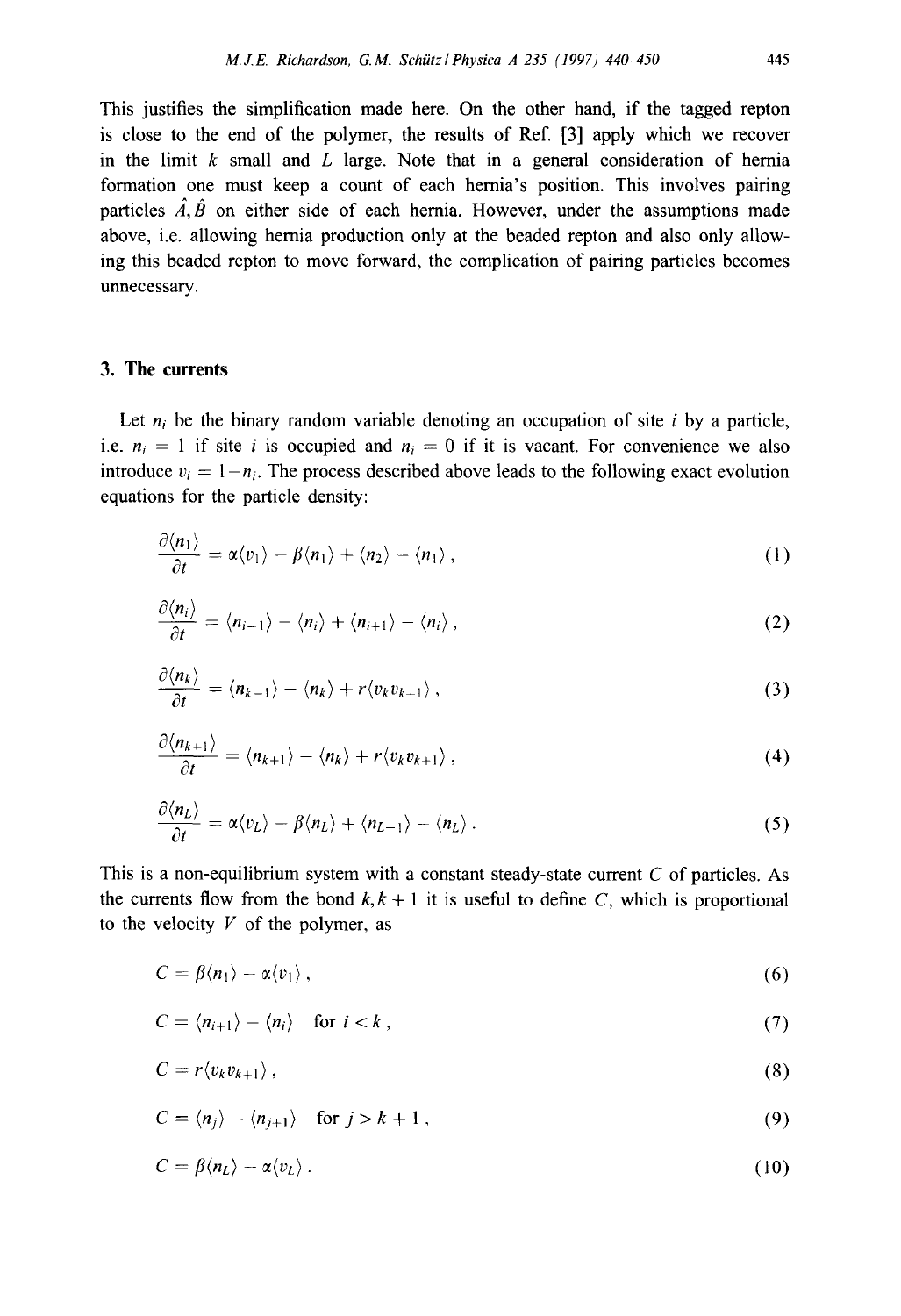Ignoring correlations at the  $k, k + 1$  bond – i.e. approximating  $\langle v_k v_{k+1} \rangle = \langle v_k \rangle \langle v_{k+1} \rangle$ we obtain a simple closed recursion for the steady-state particle density and find

$$
\langle n_1 \rangle = \frac{C}{\alpha + \beta} + \frac{\alpha}{\alpha + \beta},\tag{11}
$$

$$
\langle n_L \rangle = \langle n_1 \rangle \,, \tag{12}
$$

$$
\langle n_k \rangle = (k-1)C + \langle n_1 \rangle, \qquad (13)
$$

$$
\langle n_{k+1} \rangle = (L - k + 1)C + \langle n_L \rangle, \qquad (14)
$$

$$
\frac{C}{r} = (1 - \langle n_k \rangle)(1 - \langle n_{k+1} \rangle). \tag{15}
$$

Defining  $a = \beta/(\alpha + \beta)$  and  $b = 1/(\alpha + \beta) - 1$  we get for the current

$$
C = \frac{a(L+2b) + r^{-1}}{2(k+b)(L-k+b)}
$$
  
 
$$
-\frac{\sqrt{(a(L+2b) + r^{-1})^2 - 4a^2(k+b)(L-k+b)}}{2(k+b)(L-k+b)}.
$$
 (16)

This gives the drift velocity of the DNA with a magnetic bead attached to repton  $k+1$ as a function of the position k, the length  $N = L + 1$  of the DNA and the effective hopping rate r of the tagged repton, see Fig. 2. Not surprisingly the current reaches a maximum if the bead is attached to the centre of the DNA and decreases monotonically with increasing distance from the centre. In the example given in Fig. 2 the current for the system with a bead attached to the end of the DNA as studied in Ref. [3] is approximately two-thirds of the current of the same DNA with a bead attached at the centre. As one can see from Monte Carlo simulations, the mean field approximation made above by ignoring the correlation between sites  $k, k+1$  leads to a current which is slightly higher than the true current and also enhances the difference in current between chain-end beading and central beading. Therefore, the exact difference between these two extremal situations is actually smaller than given by the expression (16) and the mean-field approximation can be used as a bound on the exact model.

## **4. Dispersion and separability**

In the following analysis we can for simplicity set  $b = 0$  corresponding to  $\alpha + \beta = 1$ . This is just a statement about the relative timescales between the boundary and the bulk and will not effect the general type of behaviour.<sup>1</sup> For consistency of notation we express the length dependence of the velocity in terms of  $L$  rather than in terms of the number of reptons  $N = L + 1$ . The greatest dispersion for a given k as L is

<sup>&</sup>lt;sup>1</sup> Choosing  $\alpha = 2$  and  $\beta = 1$  corresponds to the choice of rates in Ref. [3]. In each of the figures we have chosen  $\alpha = \beta = 1$ .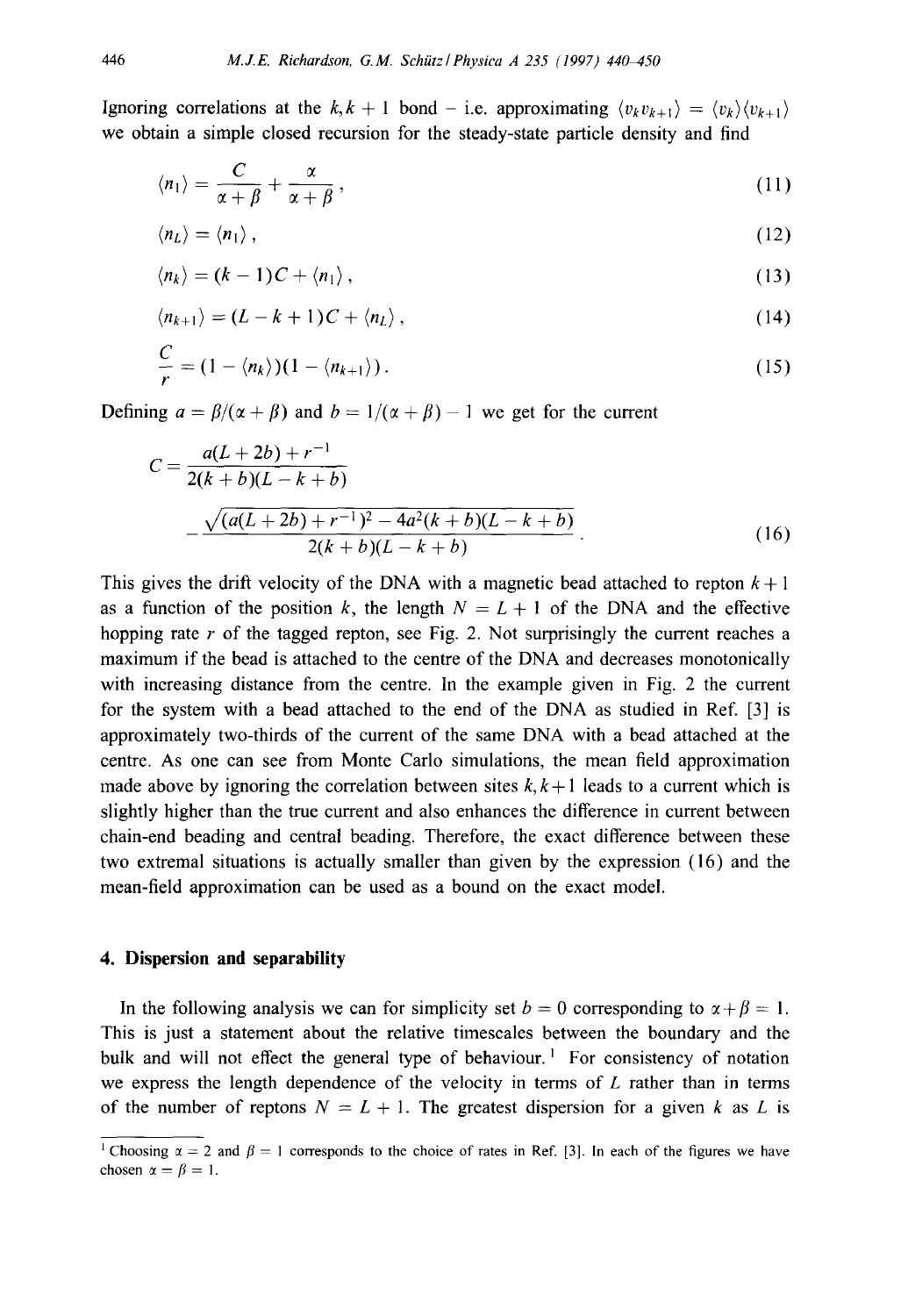

Fig. 2. Velocity C in lattice units as a function of the position of the attached magnetic bead (k) for  $L = 50$ ,  $r = 1$  and  $\alpha = \beta = 1$  given by mean-field (Eq. (16)) and Monte Carlo simulations. The feature seen here of  $C_{m f} \geq C_{MC}$  is generic for all values of r, the equality holding when the bead is attached at either end [3]. Hence, the mean field solution gives greater dispersion than the exact model and can be used as a bound.

kept constant is between the cases where  $k=1$  (at an end) and  $k=\frac{1}{2}$  (in the middle). Denoting the current for these two cases by  $C_e$  and  $C_m$ , respectively, we have (with  $b=0$ 

$$
C_e = \frac{aL + r^{-1} - \sqrt{(aL + r^{-1})^2 - 4a^2(L - 1)}}{2(L - 1)},
$$
\n(17)

$$
C_m = \frac{aL + r^{-1} - \sqrt{(aL + r^{-1})^2 - (aL)^2}}{2(L/2)^2} \,. \tag{18}
$$

If we want to separate polymers of length  $L_1$  and  $L_2$  it is important that the dispersion due to differing positions  $\Delta k$  for a given L of the bead is less than their separability due to their different lengths  $\Delta L$ . Some examples of  $C_e(L)$  and  $C_m(L)$  are given in Fig. 3. The velocities seen in this figure are of the same order as those seen in gel electrophoresis, thus fulfilling the first criterion for viability in Section 1.

In order to study the separability due to this dispersion we recall that  $C_e(L) < C_m(L)$ . Hence, if we are to separate polymers of length  $L_1$  and  $L_2$  where  $L_1 < L_2$  we require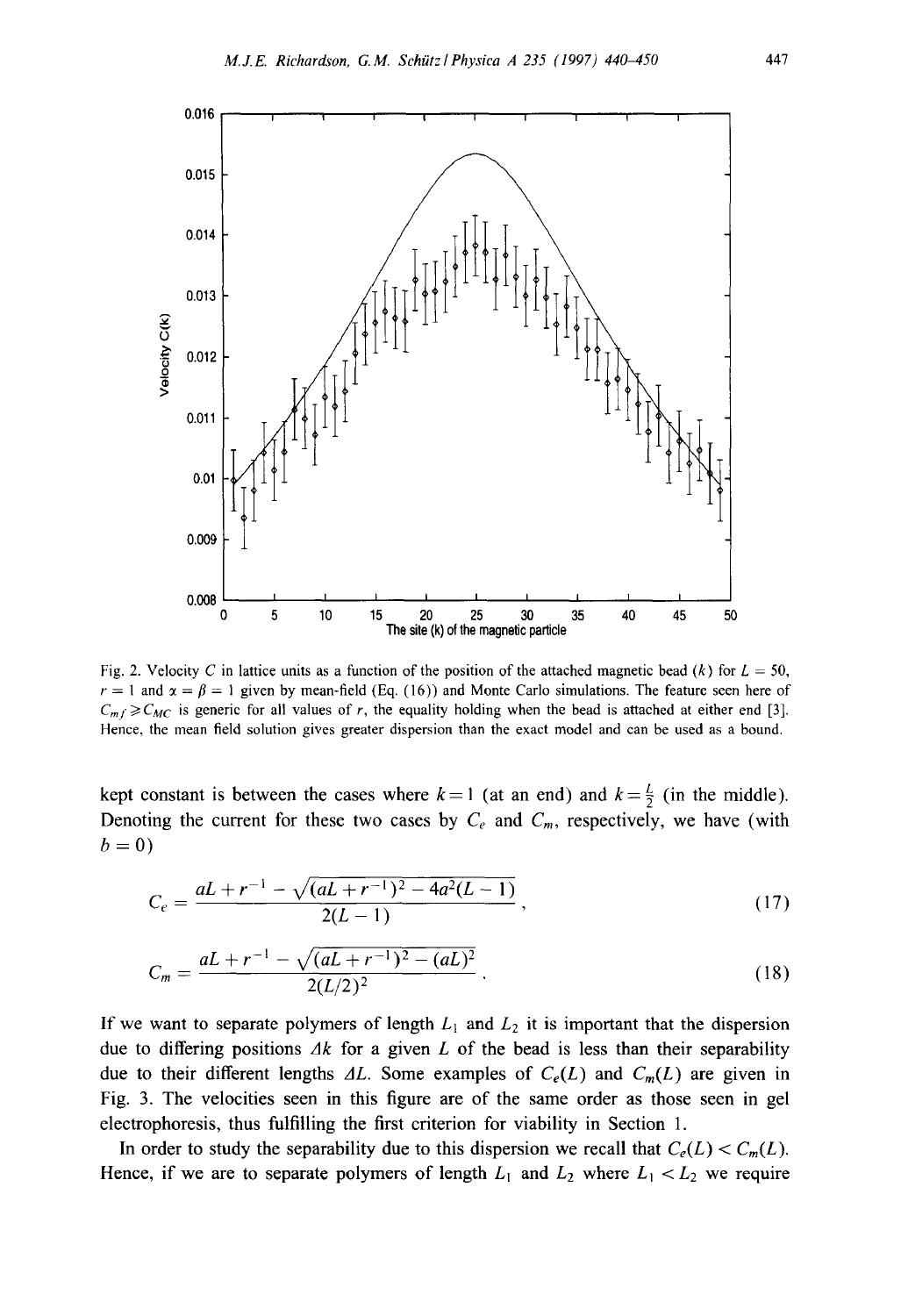

Fig. 3. Comparison of  $C_e$  and  $C_m$  for different r as L varies with  $\alpha = \beta = 1$ .  $C_m$  is always the greater in each pair. Good separability occurs when the two lines in a pair  $C_e$  and  $C_m$  are close together as this represents low dispersion. Hence, one sees a small  $r$  separation regime. The velocities seen here are of the same order as those in constant-field gel electrophoresis.

 $\Delta V = C_e(L_1) - C_m(L_2) > 0$ . This inequality gives a lower bound for the length difference of two polymers for which separation is possible.

For extremely small  $r \ll (aL)^{-1}$ , i.e. for very immobile beads, one gets  $C_m \approx C_e \approx$  $a^2r$ . There is no length dispersion due to the position of the bead, but the velocity is very small and length independent. The motion of the DNA is completely determined by the motion of the nearly immobile bead and one has band collapse. It is interesting to note that this situation is analogous to that studied by Aalberts [8] for an extremely bulky end group attached to the DNA under conditions encountered in standard electrophoresis where the force acts on the chain rather than on the bead.

For mobile beads  $r \geqslant (aL)^{-1}$  one gets  $L_2/L_1 > 2$ , making separation possible. Numerically, solutions of this inequality show that it is possible to satisfy the conditions given above also for r of the order  $(aL)^{-1}$ . In this case one can achieve smaller separation ratios of  $L_2/L_1$ . For a detailed numerical analysis, a wide range of  $L_1, L_2$  were used and the graphs all showed the same characteristics as seen in Fig. 4 for  $L_1 = 400$  and  $L_2$  = 500 as a function of 1/r. There is a regime where  $\Delta V > 0$  and, importantly, also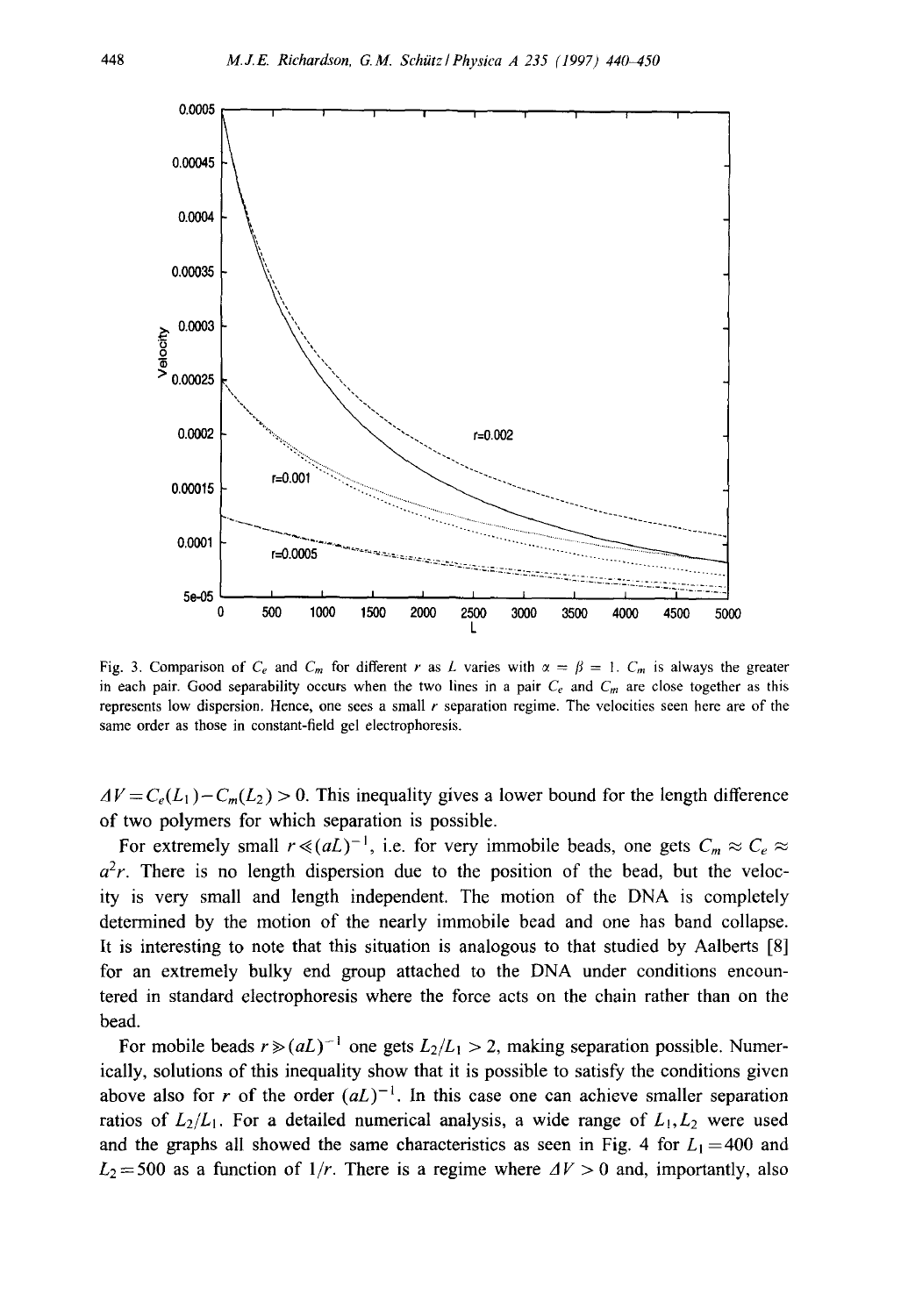

Fig. 4. Velocity difference for the fastest moving polymer of length 500 and the slowest moving polymer of length 400,  $C_e(400) - C_m(500)$  with  $\alpha = \beta = 1$ . The two polymer fragments are separable for approximately  $1/r \ge 100$ .

a particular value for r which will maximise the separation. Thus, the second criterion for viablity in Section 1 is also satisfied.

## **5. Conclusions**

To conclude, we have introduced a new variant of the Rubinstein-Duke model to describe the motion of polymers in a gel matrix. We studied the situation where a force acts locally on the polymer and drags it through the gel. Unless one uses extremely immobile beads one finds that even for strong forces there is no band collapse - the drift velocity always depends on the length of the polymer. This is unlike standard (constant field) gel electrophoresis where for sufficiently strong forces long polymers travel with the same velocity and therefore do not separate.

Furthermore, we have shown that the drift velocity of the polymer depends not only on its length, but also on the position where the force acts. As a direct result of this, there is velocity dispersion in a mixture of polymers of the *same* length if the force acts on different positions in the individual polymers. Nevertheless, we have shown